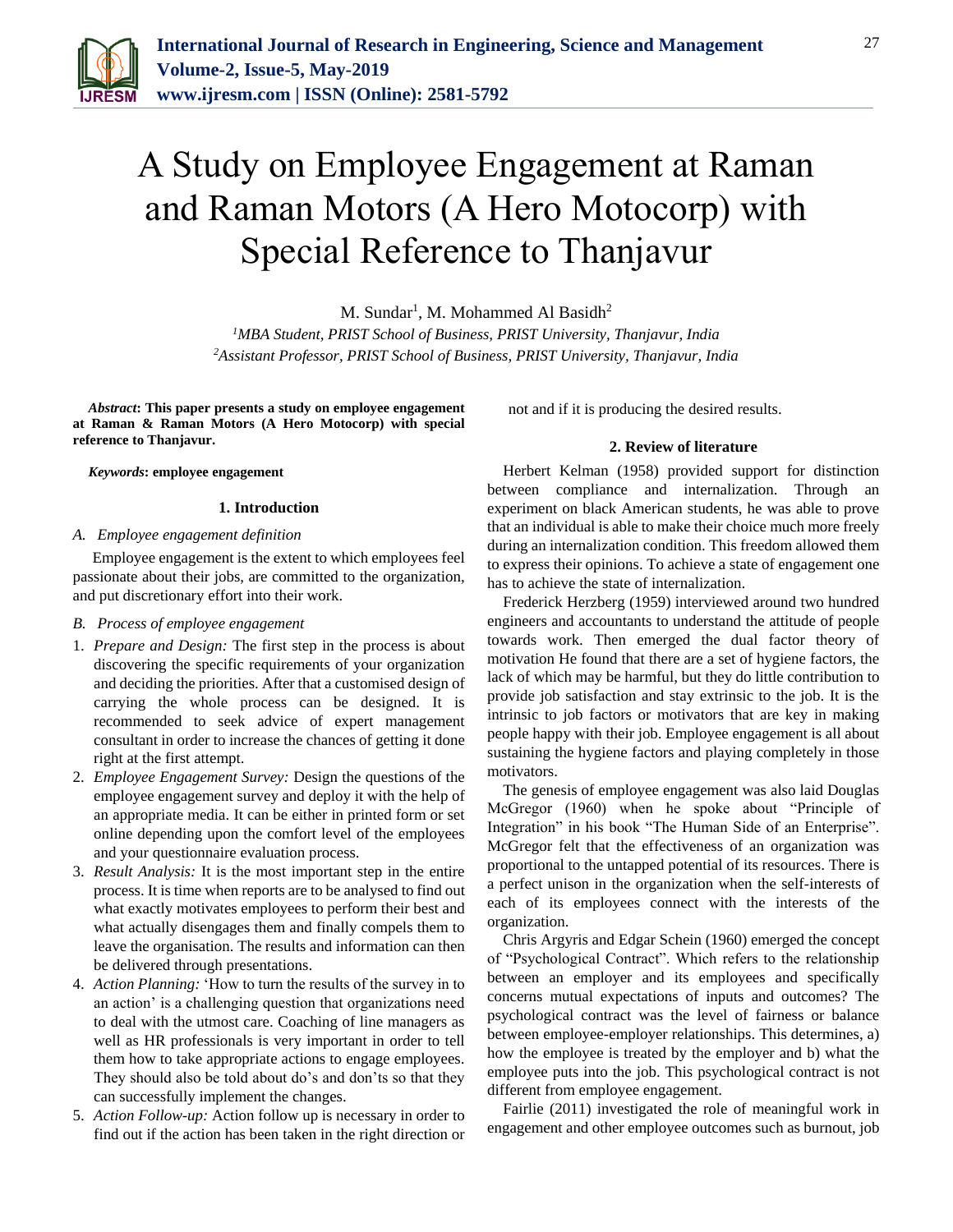

satisfaction, organizational commitment, and turnover cognitions and meaningful work characteristics had the strongest relationships with engagement and most other employee outcomes, relative to other work characteristics. In addition, meaningful work characteristics was the strongest unique predictor of engagement.

Othman and Nasurdin (2012) addressed the question of whether social support (supervisor support and co-worker support) could contribute to the variance in work engagement using 402 staff nurses working in three general hospitals in Peninsular Malaysia. Findings indicated that supervisor support was positively related to work engagement. Co-worker support was found to have no effect on work engagement.

#### **3. Research methodology**

It is a systematic &scientific process of conducting research. It gives the researcher a framework within which the research has to be carried out.

# *A. Objective of the study*

The objectives of the study are:

- To study the various factors influencing employee engagement.
- To study the categories of engaged employees.
- To examine the impact of employee engagement on organizational effectiveness.
- To analyze how employees are engaged in work.

# *B. Research design*

A Research design is purely and simply the framework or plan for a study that guides the collection and analysis of data. In fact, the research design is the conceptual structure within which research is conducted; it constitutes the blueprint for the collection, measurement and analysis of data.

- 1. Type of Research
- 2. Title of research
- 3. Area of research
- 4. Period of research
- 5. Sampling techniques
- 6. Data collection methods
- 7. Tools used for analysis
- 8. Problem Statement
- 9. Limitations on the study

# *1) Type of research*

The research is descriptive in nature. It includes surveys and fact finding enquiries of different kinds. The major purpose of descriptive research is description of the state of affairs as it exists at present.

*2) Title of the research*

A Study on Employee Engagement at Raman and Raman motors with special reference to kumbakonam.

*3) Area of research*

The study is conducted in Thanjavur District.

- *4) Period of research*
	- The study is conducted from Mar 2019 to May 2019.

#### *5) Sampling techniques*

Sample size for the study was selected on the basis of simple random sampling method, 100 Raman and Raman employees are randomly selected as sample from different designations.

#### *6) Data collection methods*

Data are collected from both primary & secondary sources. Primary data are collected through structured questionnaire and secondary data are collected from official website of the company, journals, articles, textbooks, etc.

#### *7) Questionnaire Design*

Questionnaire contains Demographic and socio economic profile of the respondents, various attributes & factors related to product awareness is used in the Questionnaire, some open ended, close ended& rating questions were used to know engagement level of employees.

#### *C. Tools used for analysis*

The following statistical tools are used for data analysis

- Percentage
- Averages
- Chi Square
- Correlation
- ANOVA.

# *D. Scope of the study*

- In this study it is not possible to collect the opinion of all the employees owing to personal constraints. So the assumptions are drawn on the basis of the information given by the respondents.
- The study needs to be completed within a specified time. So the findings cannot be generalized as a whole.
- *E. Limitations on the study*
	- Data collected may have responds biased.
	- The Study was restricted to Thanjavur district.
	- The research result is applicable only to the selected organization or company.

# *F. Chi Square test*

# *Hypothesis*

*Null hypothesis:* There is no relationship between age and involvement in work.

Calculated Value of  $\chi^2 = 6.7577$ 

Degree of Freedom =  $(R-1) \times (C-1) = (4-1) \times (5-1) = 12$ 

The table value of chi square for 12 degree of freedom at 5 per cent level of significance is 21.03.

*Conclusion:* calculated value of chi square is less than the table value, so the null hypothesis is accepted. Hence it is concluded that there is a significant relationship between age and satisfaction towards overall compensation.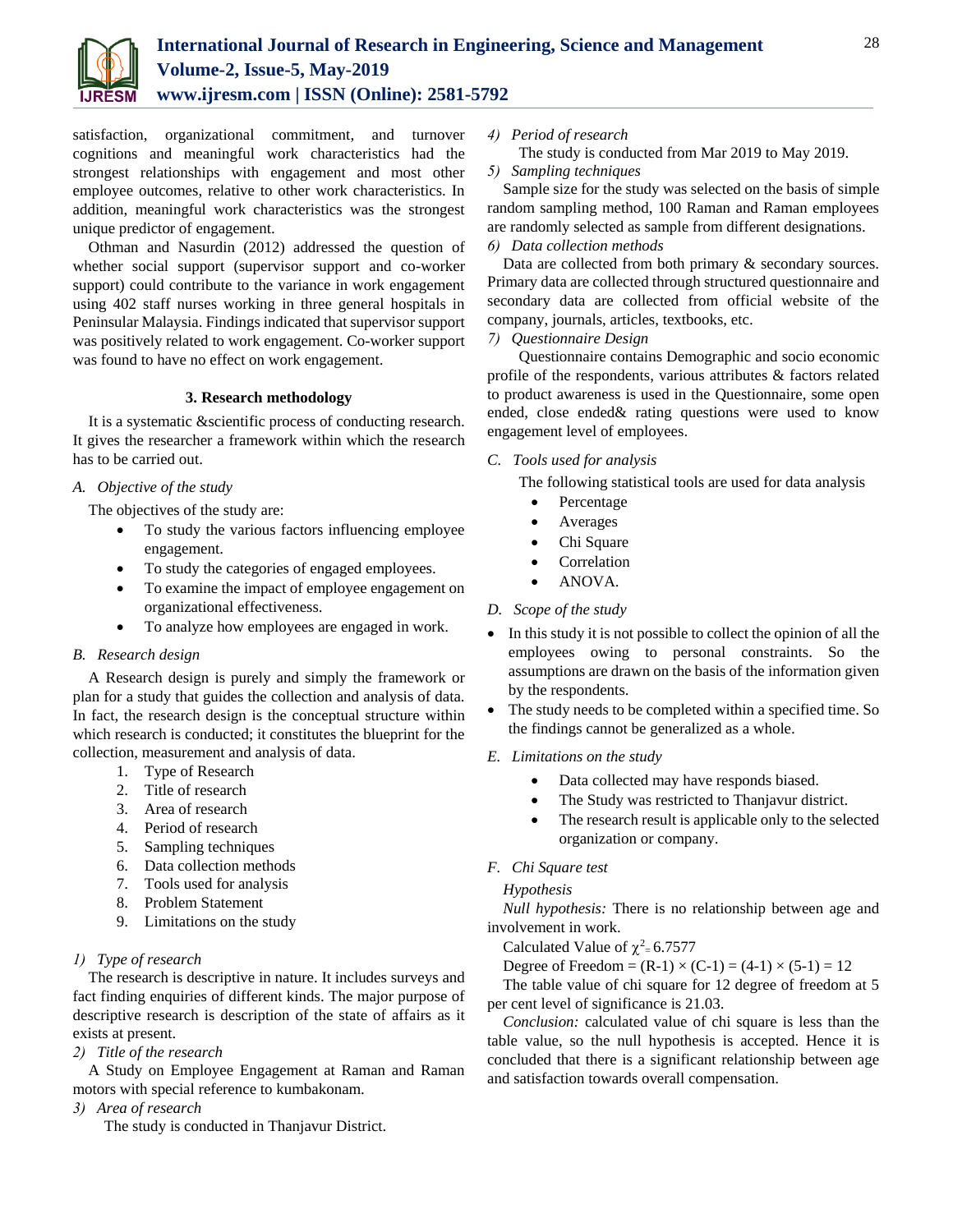

| Table 1                     |                                                                                                        |    |  |  |  |     |  |  |
|-----------------------------|--------------------------------------------------------------------------------------------------------|----|--|--|--|-----|--|--|
| Age and involvement in work |                                                                                                        |    |  |  |  |     |  |  |
| Involvement in Work         |                                                                                                        |    |  |  |  |     |  |  |
| Income Level                | Satisfied<br>Dissatisfied<br><b>Highly Satisfied</b><br>Neutral<br><b>Highly Dissatisfied</b><br>Total |    |  |  |  |     |  |  |
| 10,000                      |                                                                                                        | 20 |  |  |  | 30  |  |  |
| $10,000 - 15,000$           | 10                                                                                                     | 14 |  |  |  | 28  |  |  |
| $15,000 - 20,000$           | 10                                                                                                     | 18 |  |  |  | 36  |  |  |
| $<$ 20.000                  |                                                                                                        |    |  |  |  |     |  |  |
| Total                       | 32                                                                                                     | 54 |  |  |  | 100 |  |  |

| Chi Square Analysis Table |                    |                           |                |              |                |
|---------------------------|--------------------|---------------------------|----------------|--------------|----------------|
| Group                     | Observed frequency | <b>Expected frequency</b> | $O-E$          | $(O-E)2$     | $(O-E)2/E$     |
| Aa                        | 8                  | 9.6                       | $-1.6$         | 2.56         | 0.2666         |
| Ab                        | 20                 | 16.2                      | 3.8            | 14.44        | 0.8913         |
| Ac                        | 2                  | 4.2                       | $-2.2$         | 4.84         | 1.1523         |
| Ad                        | $\overline{0}$     | $\overline{0}$            | $\theta$       | $\Omega$     | $\theta$       |
| Ae                        | $\theta$           | $\theta$                  | $\theta$       | $\Omega$     | $\theta$       |
| Ba                        | 10                 | 8.96                      | 1.04           | 1.0816       | 0.1207         |
| Bb                        | 14                 | 15.12                     | $-1.12$        | 1.254        | 0.0829         |
| Bc                        | $\overline{4}$     | 3.92                      | 0.08           | 0.006        | 0.001          |
| Bd                        | $\overline{0}$     | $\overline{0}$            | $\Omega$       | $\Omega$     | $\mathbf{0}$   |
| Be                        | $\overline{0}$     | $\theta$                  | $\theta$       | $\Omega$     | $\Omega$       |
| Ca                        | 10                 | 11.32                     | $-1.32$        | 1.7424       | 0.1539         |
| Cb                        | 18                 | 19.44                     | $-1.44$        | 2.0736       | 0.1066         |
| $_{\rm C}$                | 8                  | 5.04                      | 2.96           | 7.6176       | 1.5114         |
| Cd                        | $\overline{0}$     | $\overline{0}$            | $\theta$       | $\Omega$     | $\overline{0}$ |
| Ce                        | $\overline{0}$     | $\theta$                  | $\theta$       | $\Omega$     | $\theta$       |
| Da                        | $\overline{4}$     | 1.92                      | 2.08           | 4.3264       | 2.2533         |
| Db                        | $\overline{2}$     | 3.24                      | $-0.84$        | 0.7056       | 0.2177         |
| Dc                        | $\overline{0}$     | 0.84                      | $\overline{0}$ | $\mathbf{0}$ | $\mathbf{0}$   |
| Dd                        | $\overline{0}$     | $\overline{0}$            | $\overline{0}$ | $\mathbf{0}$ | $\mathbf{0}$   |
| De                        | $\overline{0}$     | $\overline{0}$            | $\overline{0}$ | $\mathbf{0}$ | $\mathbf{0}$   |
|                           |                    |                           |                | $\chi$ 2     | 6.7577         |

#### Table 2

# *G. ANOVA*

Table 3 Relationship between age and job security

| Age       |     | Job security               |    |  |
|-----------|-----|----------------------------|----|--|
| $15 - 25$ | 24  | <b>Highly Satisfied</b>    | 26 |  |
| $26 - 35$ | 60  | Satisfied                  | 52 |  |
| $36 - 45$ | 10  | Neutral                    | 18 |  |
| $<$ 45    |     | Dissatisfied               |    |  |
|           |     | <b>Highly Dissatisfied</b> |    |  |
|           | 100 |                            |    |  |

## *Hypothesis*

*Null hypothesis:* There is no relationship between age and Job security.

#### *Conclusion:*

The calculated F value0.033 and F critical value is 3.888 so the calculated value is less than the table value so accepts null hypothesis so I concluded that the is no significant relationship

between the age and job security.

*H. Correlation*

| Table 5              |                           |                            |     |  |  |  |
|----------------------|---------------------------|----------------------------|-----|--|--|--|
| Age and job security |                           |                            |     |  |  |  |
| Age                  | Job security<br>Responses |                            |     |  |  |  |
| $15 - 25$            | 24                        | <b>Highly Satisfied</b>    | 26  |  |  |  |
| $26 - 35$            | 60                        | Satisfied                  | 52  |  |  |  |
| $36 - 45$            | 10                        | Neutral                    | 18  |  |  |  |
| $<$ 45               | 6                         | Dissatisfied               |     |  |  |  |
|                      |                           | <b>Highly Dissatisfied</b> |     |  |  |  |
| Total                | 100                       |                            | 100 |  |  |  |

| Correlation: Answer |                     |  |  |  |  |
|---------------------|---------------------|--|--|--|--|
|                     | Column <sub>2</sub> |  |  |  |  |
| Column <sub>1</sub> |                     |  |  |  |  |
| Column <sub>2</sub> | 0.915702            |  |  |  |  |

|                             |        |     | тавне 4                     |          |           |          |
|-----------------------------|--------|-----|-----------------------------|----------|-----------|----------|
|                             |        |     | <b>ANOVA: Single Factor</b> |          |           |          |
| <b>ANOVA: Single Factor</b> |        |     |                             |          |           |          |
| <b>SUMMARY</b>              |        |     |                             |          |           |          |
| Groups                      | Count  | Sum | Average                     | Variance |           |          |
| Column 1                    | 100    | 198 | 1.98                        | 0.585455 |           |          |
| Column 2                    | 100    | 200 | 2                           | 0.606061 |           |          |
| <b>ANOVA</b>                |        |     |                             |          |           |          |
| Source of Variation         | SS     | Df  | MS                          | F        | $P-value$ | F crit   |
| <b>Between Groups</b>       | 0.02   |     | 0.02                        | 0.033571 | 0.85481   | 3.888853 |
| Within Groups               | 117.96 | 198 | 0.595758                    |          |           |          |
| Total                       | 117.98 | 199 |                             |          |           |          |

 $T = 1.1 - 4$